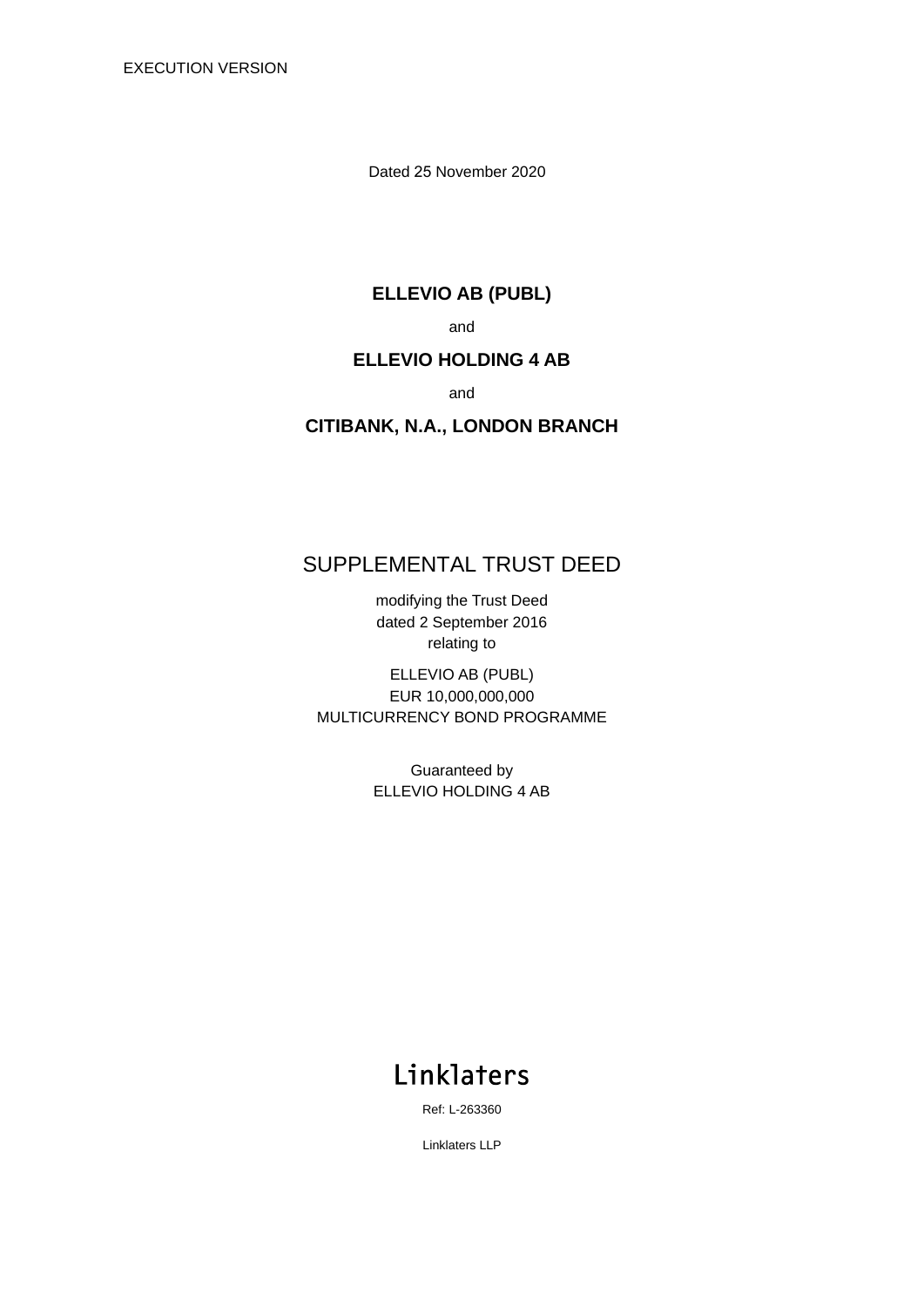**This Supplemental Trust Deed** is made on 25 November 2020 **between**:

- **(1) ELLEVIO AB (PUBL)**, a public company incorporated in Sweden with limited liability (registered number 556037-7326) (the "**Issuer**");
- **(2) ELLEVIO HOLDING 4 AB**, Swedish registration number 559005-2451 (the "**Guarantor**"); and
- **(3) CITIBANK, N.A., LONDON BRANCH** (the "**Bond Trustee**", which expression, where the context so admits, includes any other bond trustee for the time being of the Trust Deed).

#### **Whereas**:

- (A) This Supplemental Trust Deed is supplemental to the trust deed dated 2 September 2016 between the Issuer, the Guarantor and the Bond Trustee (the "**Trust Deed**").
- (B) On 25 November 2020, the Issuer requested the Bond Trustee's consent to certain modifications to the terms of the Trust Deed on the basis that such modifications are not

materially prejudicial to the interests of the Bondholders without the consent of the Bondholders as permitted by the Trust Deed.

(C) The Issuer wishes to, and the Bond Trustee, in accordance with the authority afforded to it under the terms of the Trust Deed, agrees to, enter into this Supplemental Trust Deed to amend the Trust Deed.

### **Now this Supplemental Trust Deed witnesses and it is hereby declared** as follows:

- **1** All words and expressions defined in the Trust Deed shall, unless the context otherwise requires, have the same meaning in this Supplemental Trust Deed.
- **2** The parties hereto hereby agree that, with effect on and from the date of this Supplemental Trust Deed, (i) the following amendments shall be made to the Trust Deed and (ii) such amendments shall be deemed to be made to the Conditions of any Bonds issued on or after 15 May 2020.
- **2.1** Part C of Schedule 2 (*Terms and Conditions of the Bonds*) of the Trust Deed shall be amended by:
	- **2.1.1** deleting "and the Transfer Agents" following "and at the specified offices of the Paying Agents" at the end of the last sentence of the fifth introductory paragraph to the Conditions;
	- **2.1.2** inserting "Information about the past and future performance and volatility of CPI can be found free of charge at the following website: https://www.scb.se/en/findingstatistics/statistics-by-subject-area/prices-and-consumption/consumer-price-index/ consumer-price-index-cpi/." as a new paragraph after paragraph (iii) of the definition of "Index" or "Index Figure" in Condition 7(a) (*Indexation*);
	- **2.1.3** replacing the word "relevnt" following "in accordance with the rules and procedures of Euroclear, Clearstream, Luxembourg or such other" in Condition 8(e)(vi) (*Fixed Rate Bonds – Optional Canadian Dollar Bond Redemption*) with "relevant"; and
	- **2.1.4** inserting "of 2010" following "the Dodd-Frank Wall Street Reform and Consumer Protection Act" in Condition 14.2 (*Additional Right of Modification*).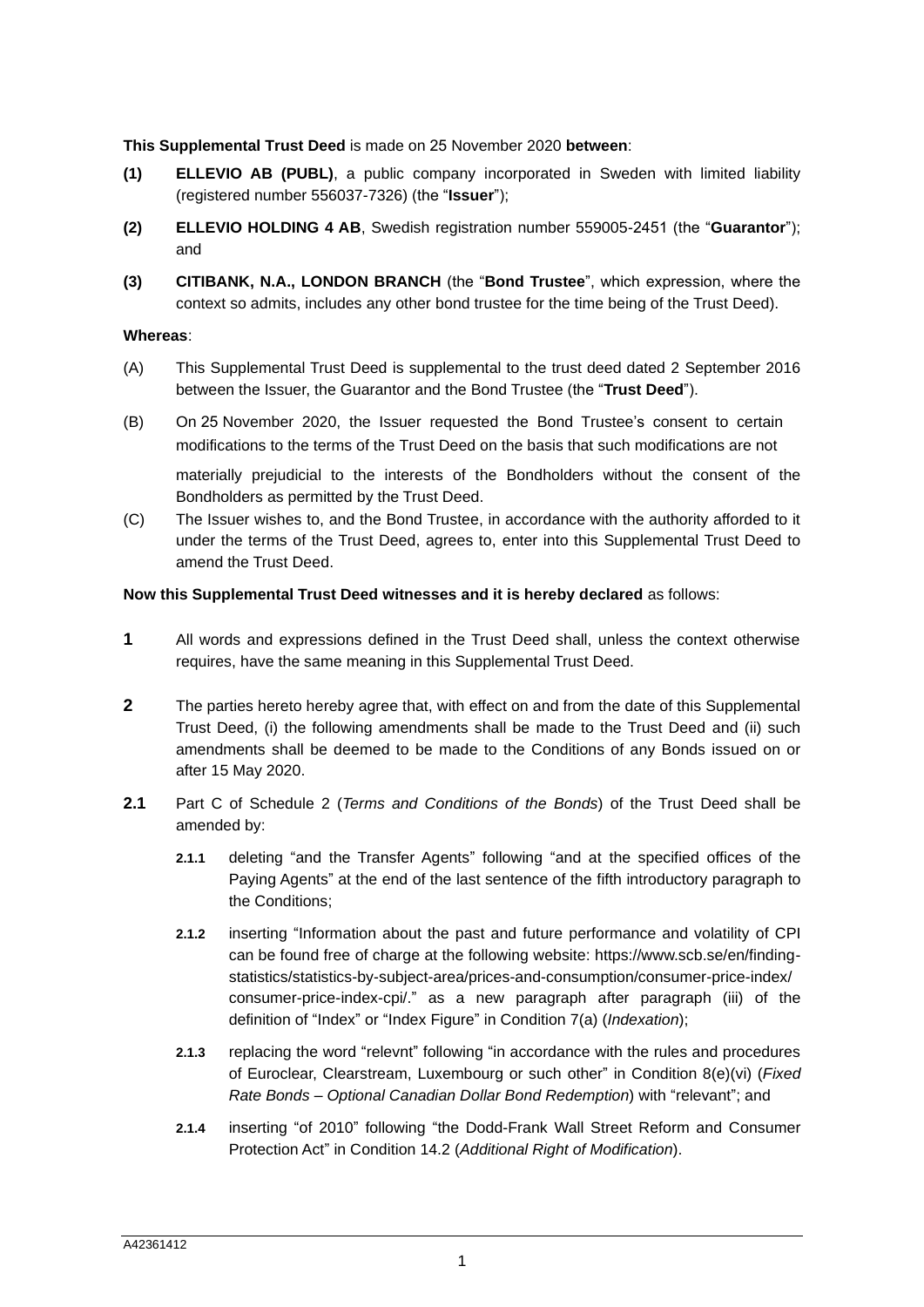- **3** The parties hereto hereby agree that, with effect on and from the date of this Supplemental Trust Deed, so long as any Bond is outstanding, the Issuer and the Guarantor shall each ensure that the Agency Agreement and the Trust Deed are freely available on the Issuer's website, except where the failure to make the Agency Agreement and the Trust Deed freely available on the Issuer's website is wholly attributable to circumstances which it would not be reasonable to have expected the Issuer to prevent or avoid.
- **4** The Trust Deed and this Supplemental Trust Deed shall henceforth be read and construed together as one trust deed.
- **5** A person who is not a party to this Supplemental Trust Deed or any trust deed supplemental hereto has no right under the Contracts (Rights of Third Parties) Act 1999 to enforce any term of this Supplemental Trust Deed or any trust deed supplemental hereto, but this does not affect any right or remedy of a third party which exists or is available apart from that Act.
- **6** This Supplemental Trust Deed and any non-contractual obligations arising out of or in connection with it are governed by English law.
- **7** This Supplemental Trust Deed may be executed and delivered in counterparts, each of which, taken together, shall constitute one and the same deed and either party to this Supplemental Trust Deed may enter into the same by executing and delivering a counterpart.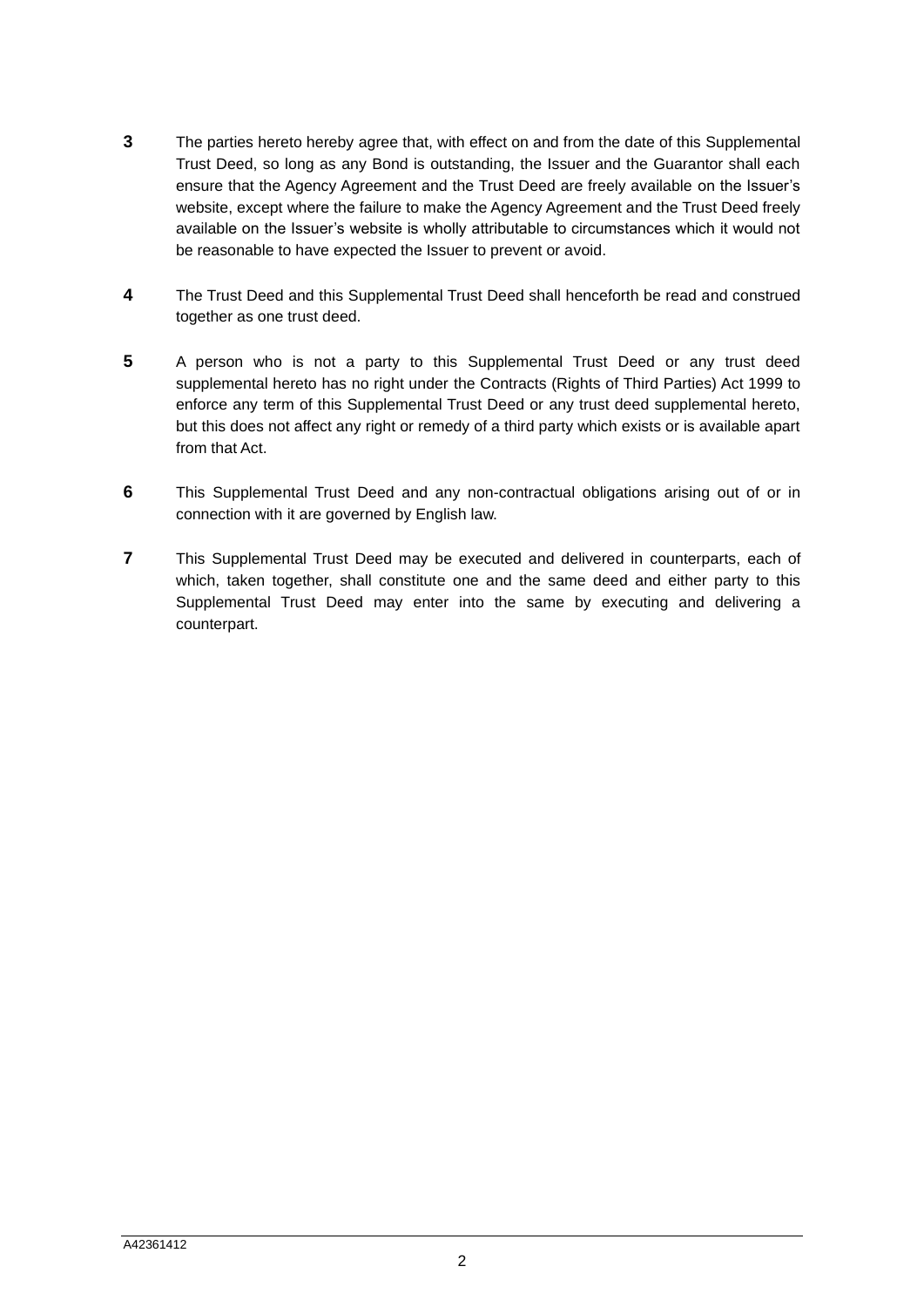This Supplemental Trust Deed is executed as a deed by the parties hereto and delivered on the date stated at the beginning

The Issuer

EXECUTED as a deed by ELLEVIO AB (PUBL) acting by:

Authorised Signatory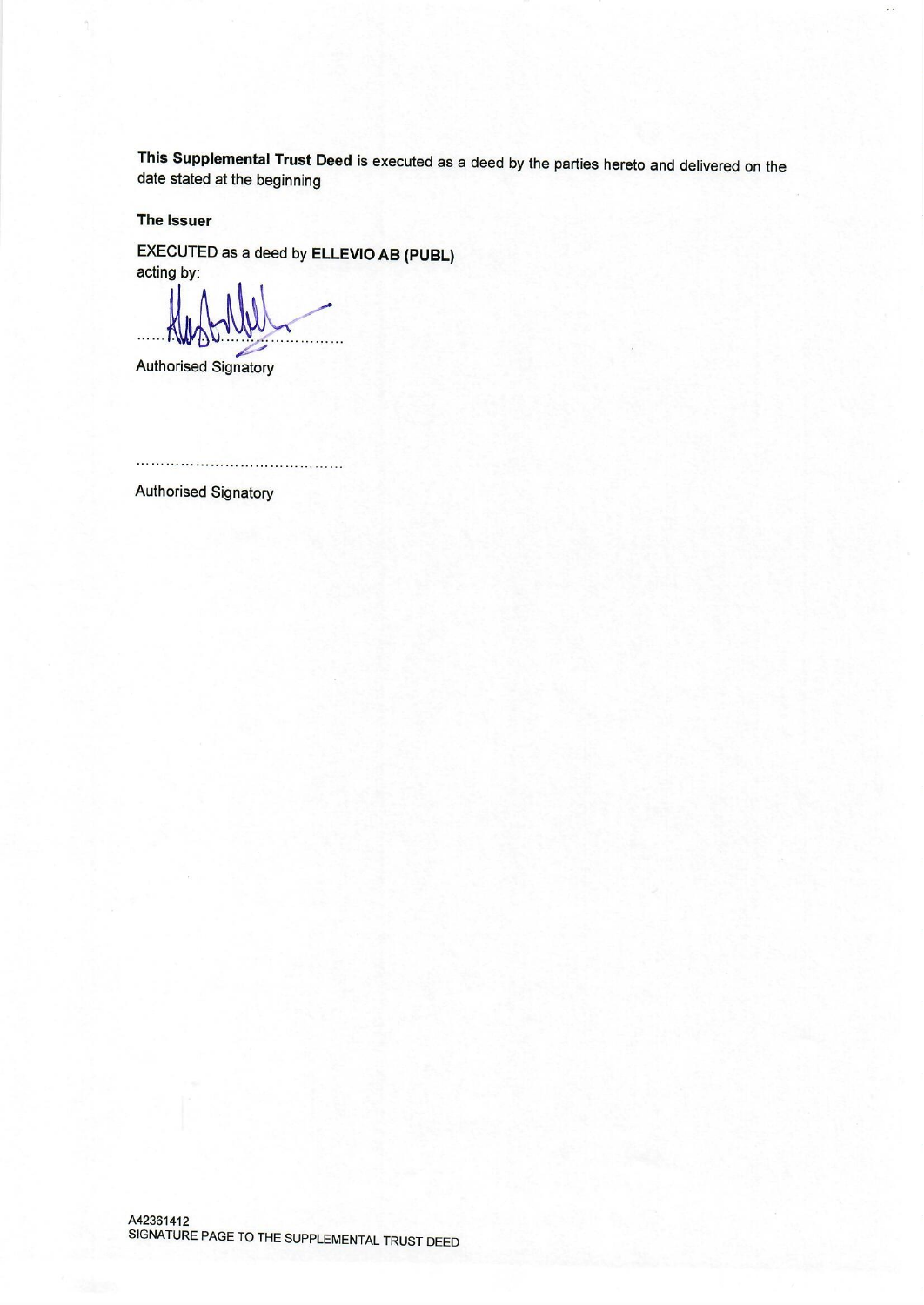### **The Guarantor**

EXECUTED as a deed by ELLEVIO HOLDING 4 AB acting by:

 $\wedge$ 

Authorised Signatory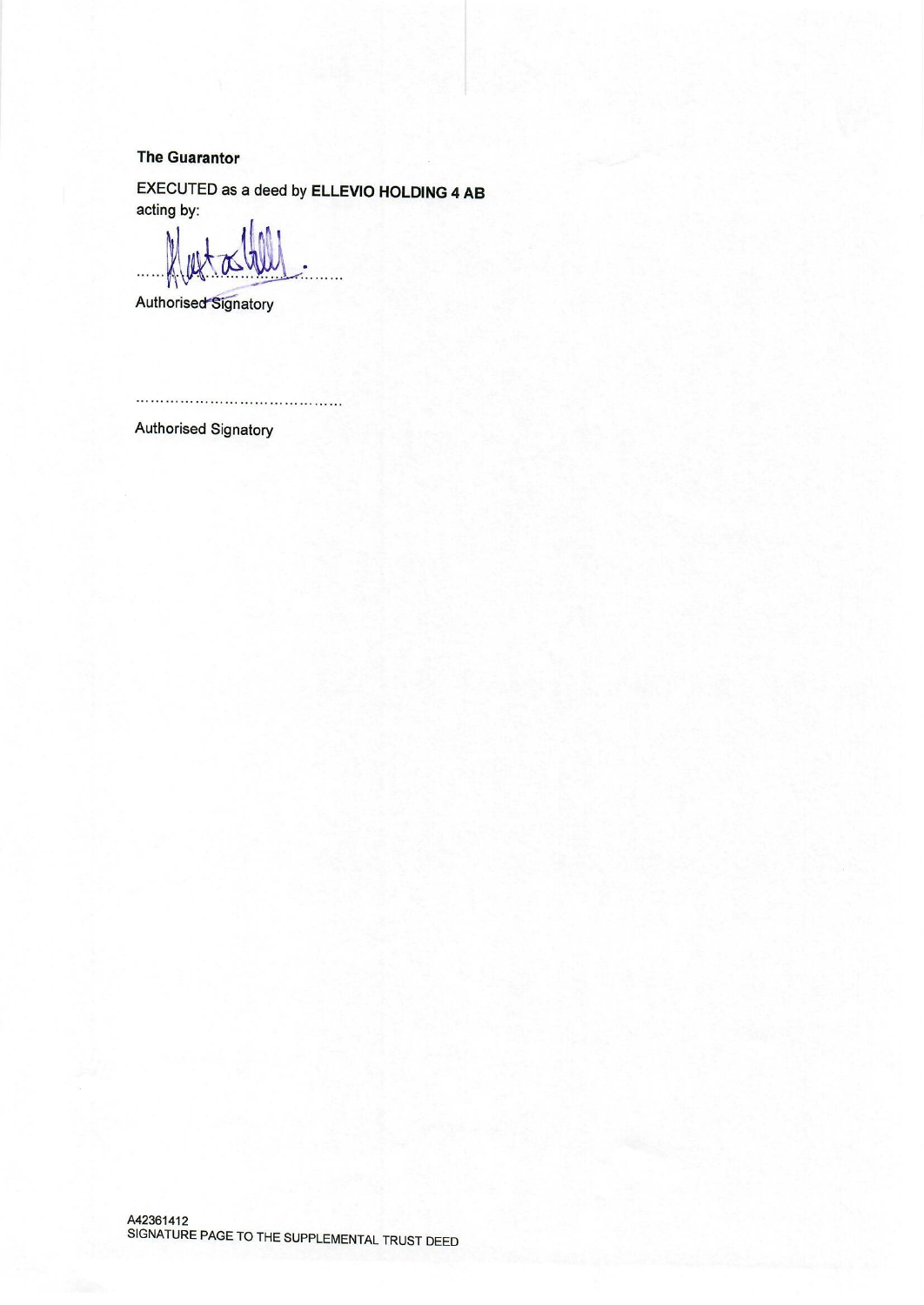This Supplemental Trust Deed is executed as a deed by the parties hereto and delivered on the date stated at the beginning

The Issuer

EXECUTED as a deed by ELLEVIO AB (PUBL) acting by:

abro

Authorised Signatory **Sten Olsson**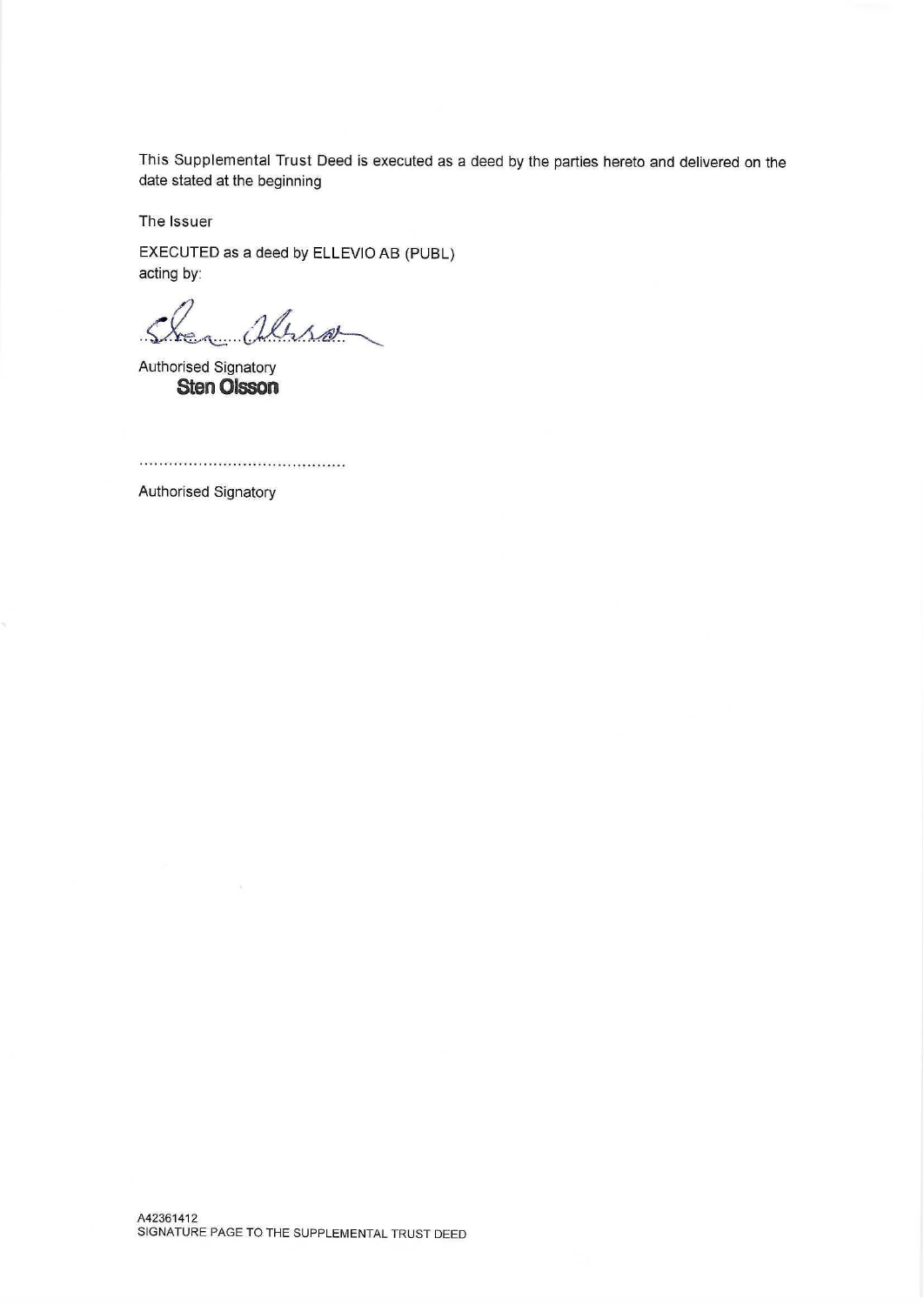The Guarantor

EXECUTED as a deed by ELLEVIO HOLDING 4 AB acting by:

en Olsson  $\ddot{\mathcal{L}}$ 

Authorised Signatory<br>**Sten Olsson**